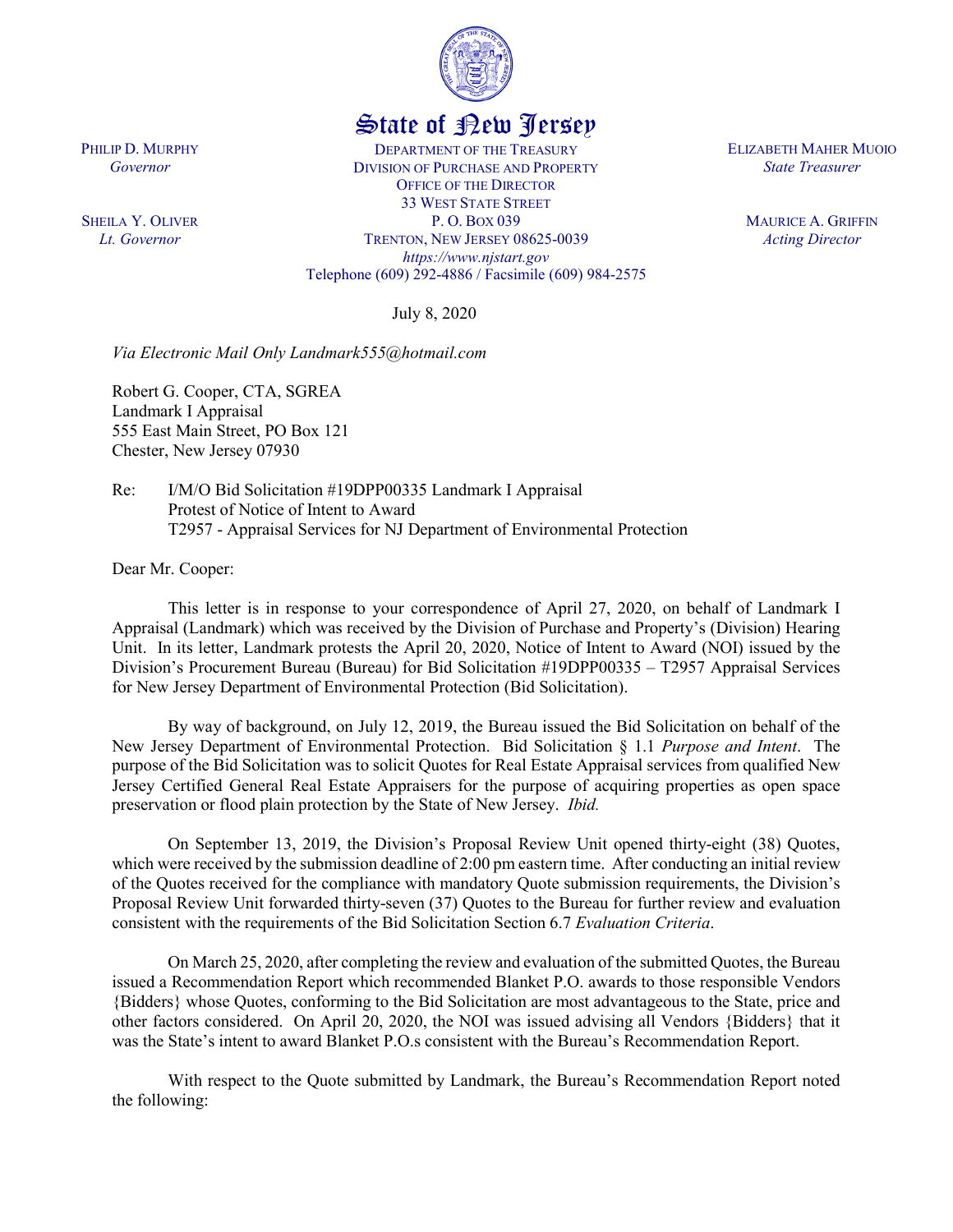## Landmark

l

The Quote submitted by Landmark was determined by the Bureau to be non-responsive to the mandatory material requirements of the Bid Solicitation, as it failed to provide the required pricing for Price Line 2 in the Northern Region and Price Line 4 in the and Central Region as required by Section 4.4.5.2, State Supplied Price Sheet Instructions. Section 4.4.5.2 states, "The Vendor {Bidder} must provide a Firm-Fixed all-inclusive hourly rate for both price lines of a Region in order to be eligible for award of that Region. The Vendor (Bidder) must be willing and able to service the entire Region that is bid. Quotes submitted for less than an entire Region will be rejected and deemed as nonresponsive for the respective Region. The Vendor {Bidder} is able to submit a Quote for a single Region, or any combination of Regions." The Bureau notes that the Vendor {Bidder} did not submit a Quote for any other Region.

Subsequently, the Bureau found Landmark to be non-responsive to the mandatory material requirements of the Bid Solicitation and its Quote was not further evaluated.

On April 27, 2020, Landmark sent a protest letter to the Division challenging the Bureau's April 20, 2020 NOI and the determination that its submitted Quote was non-responsive.

In consideration of Landmark's protest, I have reviewed the record of this procurement, including the Bid Solicitation, Landmark's Quote and protest, the relevant statutes, regulations, and case law. This review of the record has provided me with the information necessary to determine the facts of this matter and to render an informed Final Agency Decision on the merits of the protest. I set forth herein the Division's Final Agency Decision.

The Division's administrative regulations that govern the advertised procurement process establish certain requirements that must be met in order for a Quote to be accepted. Those regulations provide in relevant part that:

- (a) In order to be eligible for consideration for award of contract, the bidder's proposal  $\text{shall}^1$  $\text{shall}^1$  conform to the following requirements or be subject to designation as a non-responsive proposal for noncompliance:
	- . . .

6. Include all RFP-required pricing information.

[*N.J.A.C.* 17:12-2.2(a), emphasis added.]

Among those attachments required to be submitted with the Quote is the State-Supplied Price Sheet discussed in Bid Solicitation Section 4.4.5 *State-Supplied Price Sheet*.

To assist Vendors {Bidders} in completing the State-Supplied Price Sheet, the Bid Solicitation advised in part:

> The Vendor {Bidder} must submit its pricing using the State-Supplied Price Sheet accompanying this Bid Solicitation and located on the "Attachments" Tab.

> The Vendor {Bidder} must provide a Firm-Fixed all-inclusive hourly rate for both price lines of a Region in order to be eligible for award of that Region. The Vendor {Bidder} must be willing and able to service the entire Region that is bid. Quotes submitted for less than an entire Region will be rejected and deemed as non-responsive for the respective Region.

<span id="page-1-0"></span><sup>1</sup> "Shall – Denotes that which is a mandatory requirement." Bid Solicitation § 2.2 *General Definitions*.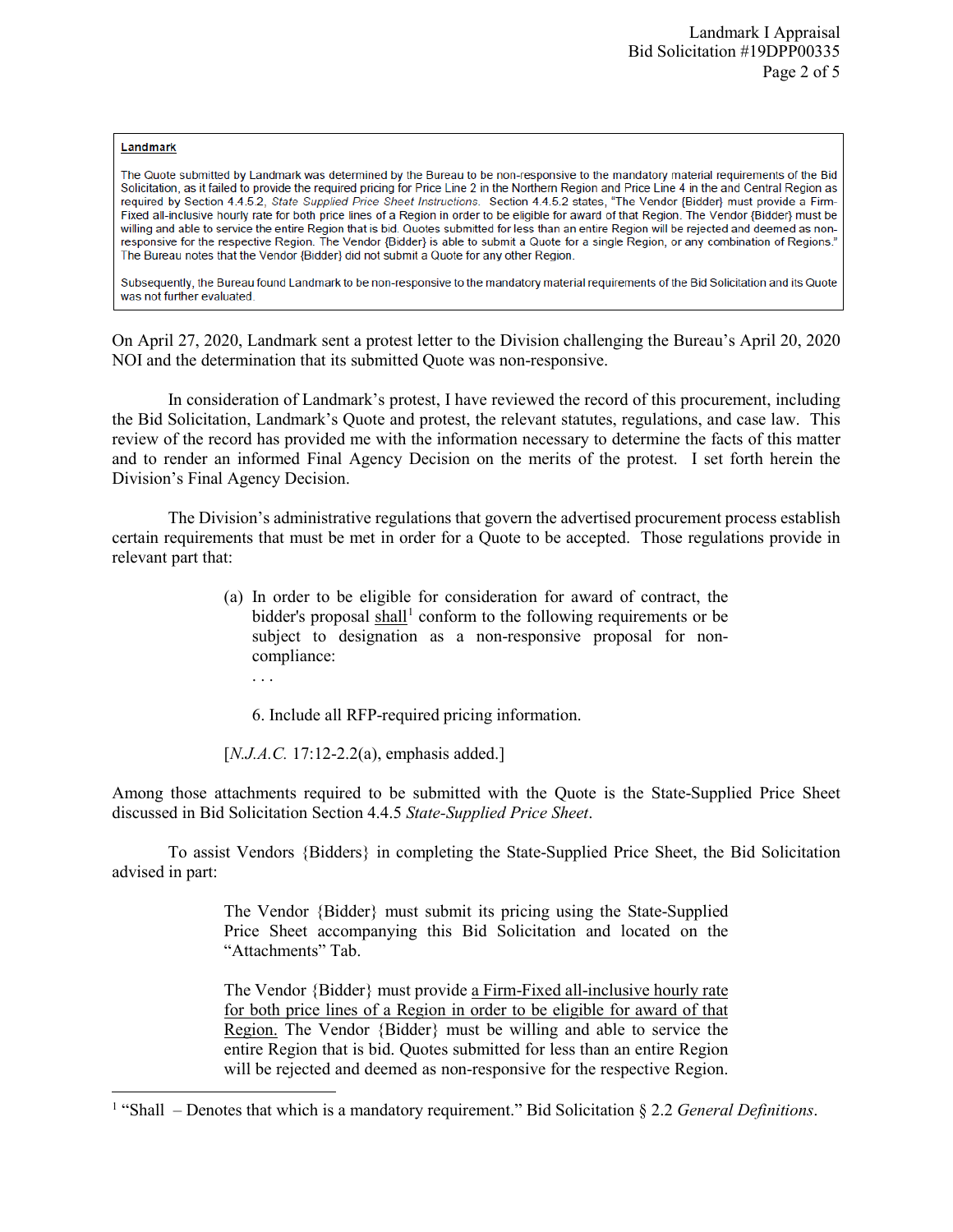The Vendor {Bidder} is able to submit a Quote for a single Region, or any combination of Regions.

In the event that a Vendor {Bidder} using *NJSTART* to submit a Quote uploads a State-Supplied Price Sheet and completes the "Items" Tab in *NJSTART* (instead of entering a Unit Cost of \$1.00 as instructed), the State-Supplied Price Sheet will govern.

[Bid Solicitation § 4.4.5.2 *State-Supplied Price Sheet Instructions,* emphasis added.]

The review of Landmark's submitted Quote reveals that the submitted Price Sheet did not include pricing for Price Lines 2 or 4 which were required for a Quote submitted for the North and Central Regions. As indicated above, Bid Solicitation § 4.4.5.2 *State-Supplied Price Sheet Instructions* required that the Vendor {Bidder} submit "a Firm-Fixed all-inclusive hourly rate for both price lines of a Region in order to be eligible for award of that Region." Emphasis added. Because Landmark did not provide a Firm-Fixed allinclusive hourly rate for both price lines of a Region as required, the Bureau deemed Landmark's Quote as non-responsive. Recommendation Report, pg. 4.

In its protest letter Landmark states as follows:

I submit that I followed the instructions…The page [I was] forwarded (included on page 4) shows that I bid Line 1 for Northern and Line 1 for Central Region but after reviewing what I had originally typed (included on page 3) that I saved as an Excel File, it shows that I did fill in lines  $1 \&$ 2 for Group 1 – Northern Region only and did not apply to perform work in the Central or Southern Regions which I did not want to do.

I do not know why/how it was changed but did notice the dollar sign was shifted to the left and the numbers to the right and also .00 was added. I am assuming that is because the form had formulas to make these changes which may account for why my price got shifted down to Line 3 of the Central Region which as mentioned I did not want to do work in.

[Landmark's April 27, 2020 protest letter.]

As shown in the screen shot below, a review of Landmark's submitted Quote reveals that the Landmark uploaded its Price Sheet as a pdf document, not an excel spreadsheet: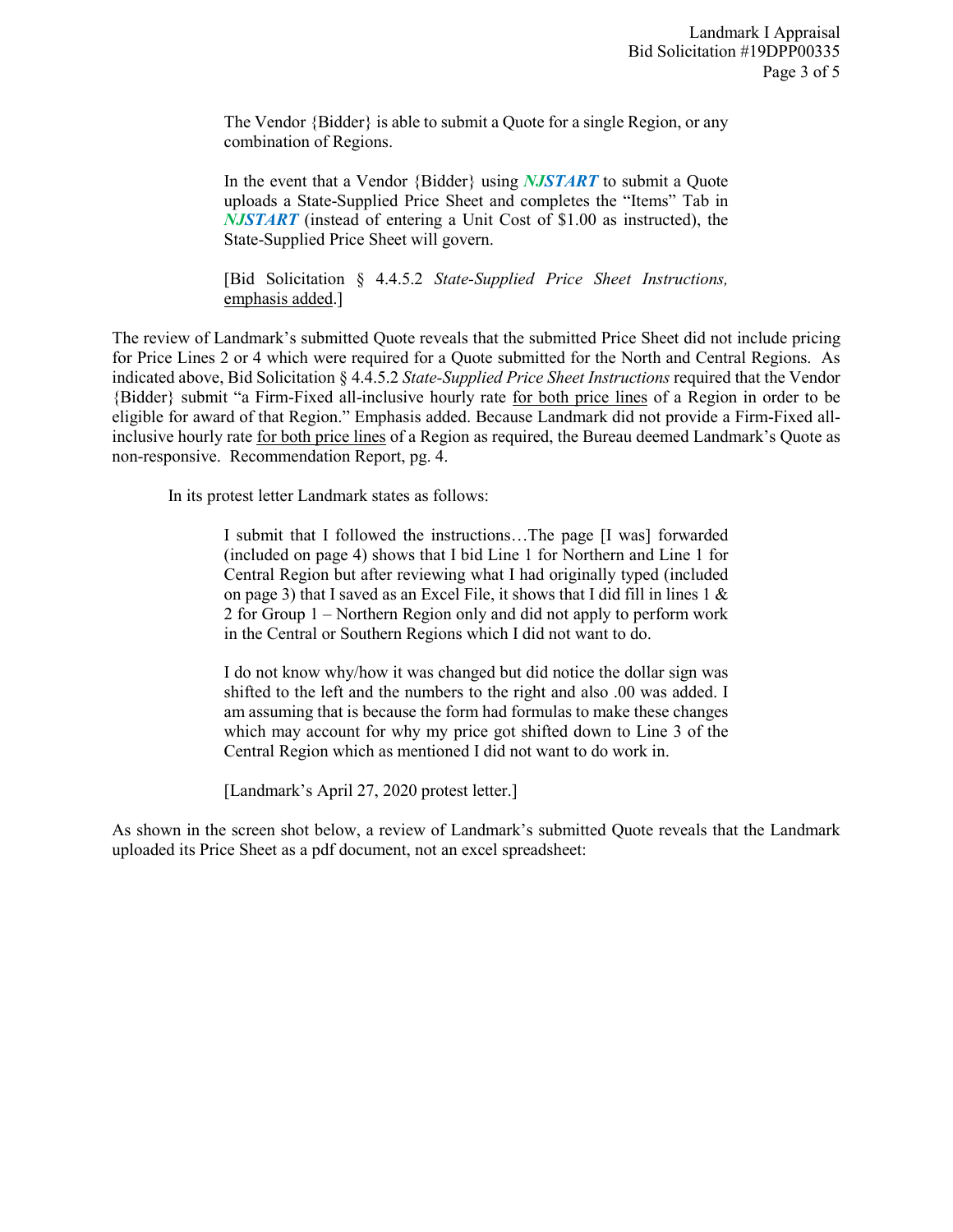| Ouote 00003503 - Robert G Cooper                                                                                                  |             |                         |            |               |                      |  |
|-----------------------------------------------------------------------------------------------------------------------------------|-------------|-------------------------|------------|---------------|----------------------|--|
| Preference Reminders Summary<br>Ouestions Subcontractors Terms & Conditions<br>Attachments(24)<br>Evaluations<br>General<br>items |             |                         |            |               |                      |  |
| <b>Files</b>                                                                                                                      |             |                         |            |               |                      |  |
|                                                                                                                                   |             |                         |            |               |                      |  |
|                                                                                                                                   |             |                         |            |               |                      |  |
| Name                                                                                                                              | Description | Confidential            | Order      | Attached By   | <b>Attached Date</b> |  |
| <b>Business Financials.pdf</b><br>(view details)                                                                                  |             | $\blacktriangledown$    | $\circ$    | Robert Cooper | 08/27/2019           |  |
| <b>Business Reg Form.pdf</b><br>(view details)                                                                                    |             | $\overline{\mathbf{z}}$ | $\circ$    | Robert Cooper | 08/27/2019           |  |
| Cert of Liability.pdf (view details)                                                                                              |             | $\overline{\mathbf{v}}$ | $^{\circ}$ | Robert Cooper | 08/27/2019           |  |
| <b>State Certification~1.pdf</b><br>(view details)                                                                                |             | $\overline{a}$          | $\circ$    | Robert Cooper | 08/27/2019           |  |
| Cert of Employee~1.pdf<br>(view details)                                                                                          |             | $\blacktriangledown$    | $\circ$    | Robert Cooper | 08/27/2019           |  |
| E-O Insurance.pdf (view details)                                                                                                  |             | $\overline{\mathbf{z}}$ | $\circ$    | Robert Cooper | 08/27/2019           |  |
| Two Year Chapter 51-Executive Order 117~8.pdf<br>(view details)                                                                   |             | $\overline{\mathbf{v}}$ | $\bullet$  | Robert Cooper | 08/27/2019           |  |
| Vendor Data Sheet~1.pdf (view details)                                                                                            |             | $\overline{a}$          | $\circ$    | Robert Cooper | 08/27/2019           |  |
| Vendor Overview Form.pdf (view details)                                                                                           |             | $\blacktriangledown$    | ۰          | Robert Cooper | 08/27/2019           |  |
| Employee Information Report~1.pdf (view details)                                                                                  |             | $\overline{\mathbf{z}}$ | $\circ$    | Robert Cooper | 08/27/2019           |  |
| MacBride Principals Form~1.pdf (view details)                                                                                     |             | $\overline{\mathbf{v}}$ | $\circ$    | Robert Cooper | 08/27/2019           |  |
| Offer and Acceptance~2.pdf (view details)                                                                                         |             | $\overline{a}$          | $\circ$    | Robert Cooper | 08/27/2019           |  |
| Chapter 271 Politcian Contribution~2.pdf (view details)                                                                           |             | $\blacktriangleright$   | ۰          | Robert Cooper | 08/27/2019           |  |
| cooperative purchasing form~1.pdf<br>(view details)                                                                               |             | $\overline{\mathbf{z}}$ | $\circ$    | Robert Cooper | 08/27/2019           |  |
| source disclosure~1.pdf (view details)                                                                                            |             | $\overline{\mathbf{v}}$ | $^{\circ}$ | Robert Cooper | 08/27/2019           |  |
| Subctronrctore utilzation form~1.pdf (view details)                                                                               |             | $\overline{a}$          | $\circ$    | Robert Cooper | 08/27/2019           |  |
| Vendor Data Sheet~2.pdf (view details)                                                                                            |             | $\blacktriangleright$   | ۰          | Robert Cooper | 08/27/2019           |  |
| 1 - T2957 Price Schedule~1.pdf view details)                                                                                      |             | $\overline{\mathbf{z}}$ | $\circ$    | Robert Cooper | 08/27/2019           |  |
| Disclosure of Investigation~2.pdf (view details)                                                                                  |             | $\overline{\mathbf{v}}$ | $\circ$    | Robert Cooper | 08/27/2019           |  |
| Disclousre of Investigation Iran~1.pdf (view details)                                                                             |             | $\overline{a}$          | $\circ$    | Robert Cooper | 08/27/2019           |  |
| <b>Lobbying Certification~1.pdf</b><br>(view details)                                                                             |             | $\overline{\mathbf{v}}$ | ۰          | Robert Cooper | 08/27/2019           |  |
| <b>Ownership Disclosure~2.pdf</b><br>(view details)                                                                               |             | $\overline{\mathbf{z}}$ | $\circ$    | Robert Cooper | 08/27/2019           |  |
| Waiver Contracts Supplement to ST and Conditions.pdf (view details)                                                               |             | $\overline{\mathbf{v}}$ | $\circ$    | Robert Cooper | 08/27/2019           |  |
| State of NJ Standard Terms-Conditions.pdf (view details)                                                                          |             | $\overline{a}$          | $\circ$    | Robert Cooper | 08/27/2019           |  |

Landmark's submitted Price Sheet was completed as shown below (with actual pricing redacted).

| <b>Bid Solicitation #19DPP00335 Price Sheet</b><br>T2957 - Appraisal Services - DEP |                                                                           |          |         |                   |  |  |
|-------------------------------------------------------------------------------------|---------------------------------------------------------------------------|----------|---------|-------------------|--|--|
| Vendor {Bidder} Name:                                                               | Robert G. Cooper/Landmark Appraisal                                       |          |         |                   |  |  |
| <b>Business Address:</b>                                                            | 555 E. Main St, PO Box 121, Chester, NJ 07930                             |          |         |                   |  |  |
| <b>Instructions:</b>                                                                | Refer to Bid Solicitation Section 4.4.5 for Vendor {Bidder} instructions. |          |         |                   |  |  |
|                                                                                     |                                                                           |          | Unit of | <b>Firm Fixed</b> |  |  |
| <b>Price Line</b>                                                                   | <b>Description</b>                                                        | Quantity | Measure | <b>Unit Price</b> |  |  |
| <b>Group 1 - Northern Region</b>                                                    |                                                                           |          |         |                   |  |  |
| 1                                                                                   | <b>Appraisal Services Hourly Rate</b>                                     | 1        | Hour    | \$                |  |  |
| 2                                                                                   | <b>Legal Services Hourly Rate</b>                                         | 1        | Hour    |                   |  |  |
| <b>Group 2 - Central Region</b>                                                     |                                                                           |          |         |                   |  |  |
| 3                                                                                   | <b>Appraisal Services Hourly Rate</b>                                     | 1        | Hour    | \$                |  |  |
| Δ                                                                                   | <b>Legal Services Hourly Rate</b>                                         | 1        | Hour    |                   |  |  |
| <b>Group 3 - Southern Region</b>                                                    |                                                                           |          |         |                   |  |  |
| 5                                                                                   | <b>Appraisal Services Hourly Rate</b>                                     |          | Hour    |                   |  |  |
| 6                                                                                   | <b>Legal Services Hourly Rate</b>                                         |          | Hour    |                   |  |  |

Despite the fact that Landmark had intended to submit a Quote price in response to Price Line 2 for the Northern Region, the submitted price sheet reveals that Landmark did not do so.

The *NJSTART* system does not prevent a Vendor {Bidder} from submitting a Quote without all of the required forms and documents completed and attached as mandated by the specifications. The responsibility for ensuring that all necessary forms and other submittals are properly completed and uploaded into *NJSTART* necessarily and appropriately rests solely with the Vendor {Bidder}; as such the Bid Solicitation advised: